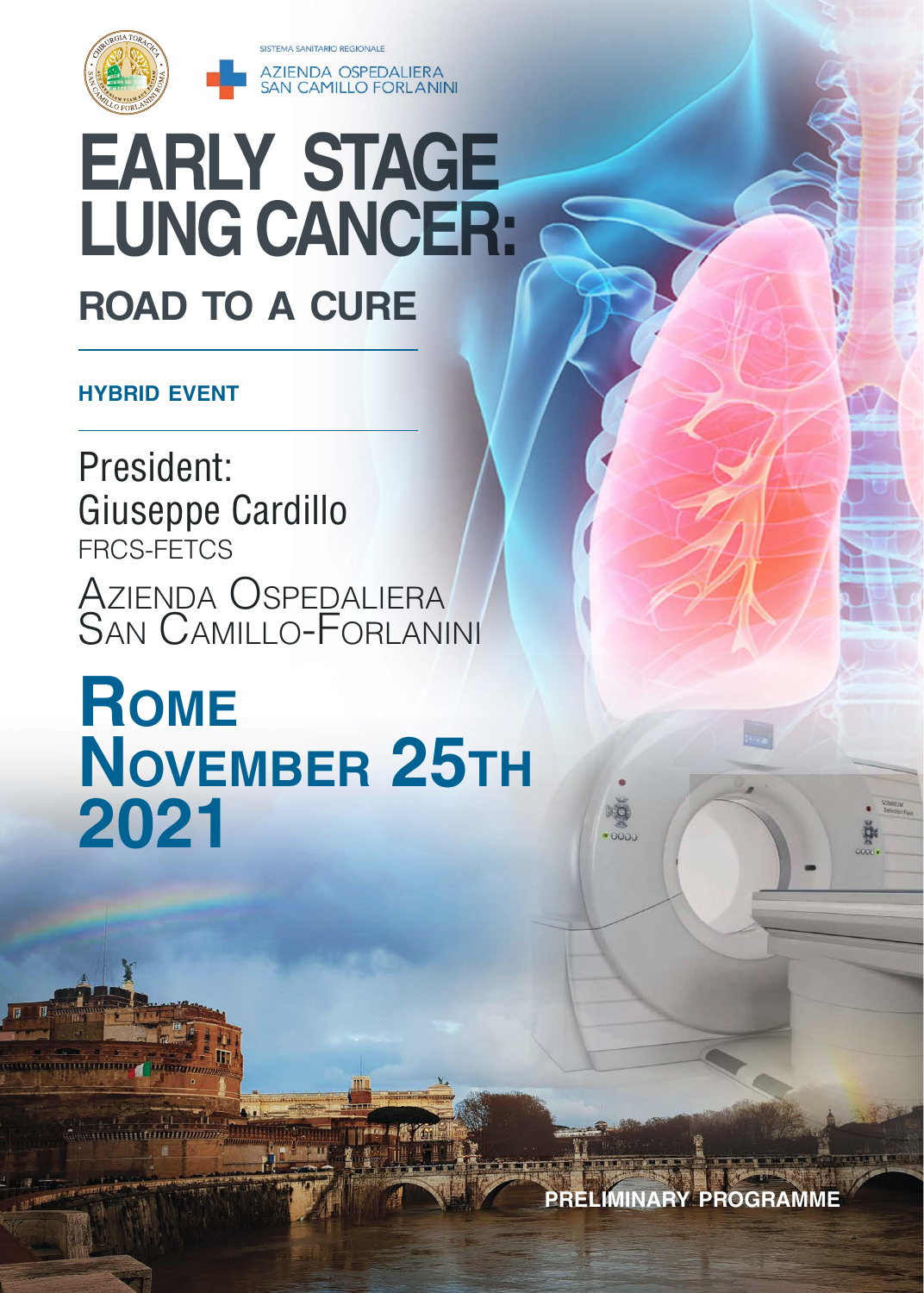Dear colleagues,

It is my great pleasure to invite you to attend an international meeting "Early Stage Lung cancer: The Road to cure NSCLC" which will be held in Rome, the Eternal city, at San Camillo Forlanini Hospital on November 25th.

The aim of our one-day interactive course is to Increase your understanding of the current evidence for early lung cancer detection and screening, as well of international successes and challenges regarding the implementation of screening programs. We will assess the newest criteria for screening, the role of biomarkers and we will learn how to manage screening detected nodules. Great attention will be paid to the different techniques employed to localize screening detected nodules. Interaction with internationally renowned experts and colleagues from around the globe via live Q&A will be possible for attendants.

The course will be offered in an hybrid version: most Faculty members will attend in-person, while attendants will follow online via our platform (preferred choice) or, in a small number, subject to COVID-19 restrictions, in-person.

Looking forward to meeting you in Rome

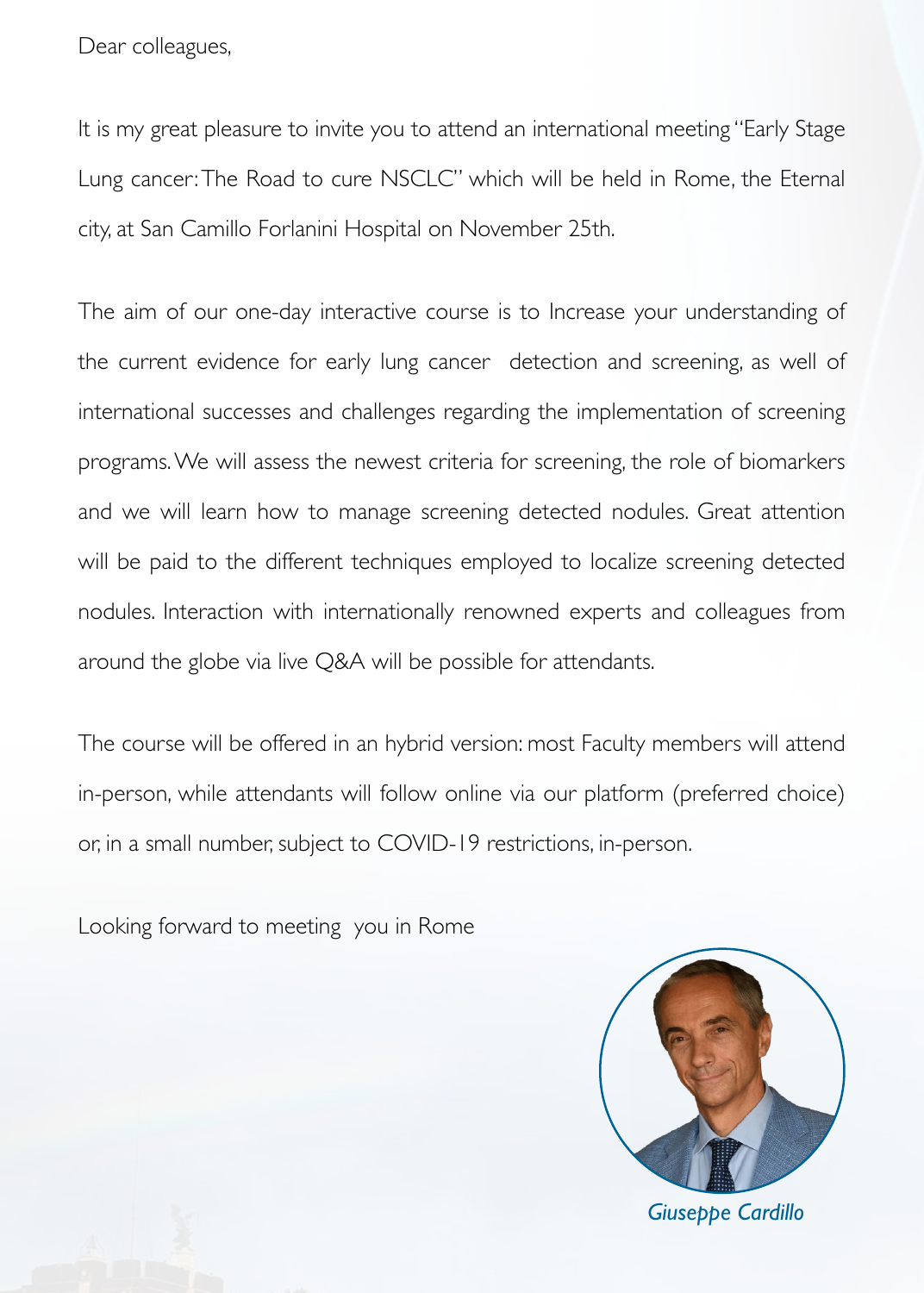# **Thursday, November 25 2021**

08.00 Registration

09.00 Introduction to the Meeting: *G. Cardillo* Greetings of the San Camillo Forlanini Hospital manager Greetings of the president of the Italian Society of Thoracic surgery (SICT) (*R. Crisci)* Greetings of the President of the Italian Society of Thoracic Endoscopy (SIET) (*F. Melfi)* Greetings of the Past-President of the Italian association of hospital surgeons (ACOI) *(P. Marini)*

# Overview of the Current Evidence for Lung Cancer Early Detection and Screening I

Moderators : *R. Crisci (L'Aquila)* - *V. Donato (Rome) - G. Marulli (Bari)* - *P. Solli (Bologna)*

- 09.10 Benefits and Harms of Lung Cancer Screening by Chest Computed Tomography: A Systematic Review and Meta-Analysis
	- *(F. Passiglia, Turin)*
- 09.25 Canadian experience in lung cancer screening *(S. Lam, Vancouver)*
- 09.40 Asian experience in lung cancer screening

### *(A. Sihoe, Hong Kong)*

- 09.55 The 2021 USPSTF lung cancer screening guidelines: a new frontier *(Y. J. Chi-Fu, Boston)*
- 10.10 Discussion

### Overview of the Current Evidence for Lung Cancer Early Detection and Screening II

Moderators : *M. Caterino (Rome)* - *F. Facciolo (Rome) - M. Benvenuti (Brescia)* - *F. Sollitto (Foggia)*

- 10.30 Imaging quality and dose requirements in low-dose CT *(M. Silva, Parma)* 10.45 Early detection of lung cancers with high resolution volumetric CT *(Y. Shen, Shangai)*
- 11.00 Latest CT technologies in lung cancer screening *(A. Nair, London)*
- 11.15 Nelson trial and beyond *(M. Oudkerk, Groningen)*
- 11.30 Lung cancer screening in Italy: it's time to move on *(U. Pastorino, Milan)*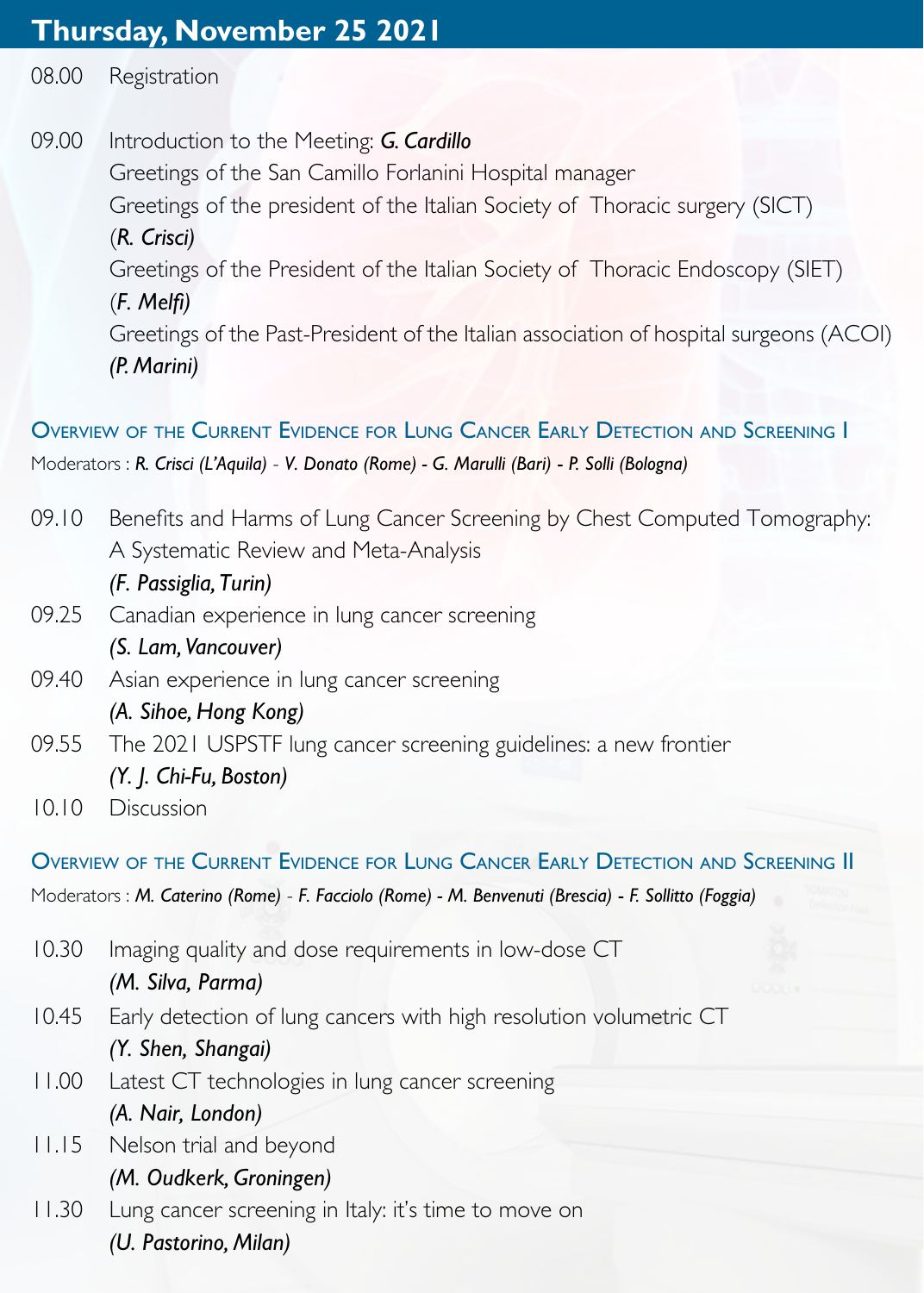#### 11.45 Discussion

## Lung Cancer Screening Implementation and pre-test probability of malignancy Moderators: *M. Ibrahim (Rome) - S. Margaritora (Rome) - E. Mercadante (Naples) - F. Raveglia (Monza)*

- 12.05 The implementation methodology from Manchester *(R. Booton, Manchester)* 12:20 Models to estimate pretest probability of malignancy: Risk calculator *(P. Crosbie, Manchester)* 12:35 Risk models to target population at risk and define the best screening interval *(G. Veronesi, Milano)*
- 12.50 Comparative Modeling Analysis of Risk-Based Lung Cancer Screening **Strategies**

*(K. ten Haaf, Rotterdam)*

12.50 Discussion

#### The challenge of biomarkers and the role of smoking cessation

Moderators: *V. Ambrogi (Rome)* - *A. Leone (Rome) - M.R. Migliorino (Rome) - R.S. Principe (Rome)*

13.05 Biomarkers and therapeutic markers in early stage: do they make the difference?

#### *(W. Cooper, Sydney)*

13.15 Lung cancer screening and smoking cessation: may a "teachable moment" reduce overall mortality?

*(F. Lococo, Rome)*

- 13.25 Smoking cessation programme: the lesson learnt from Ital-lung *(L. Carrozzi, Pisa)*
- 13.40 Discussion
- 13.45 Lunch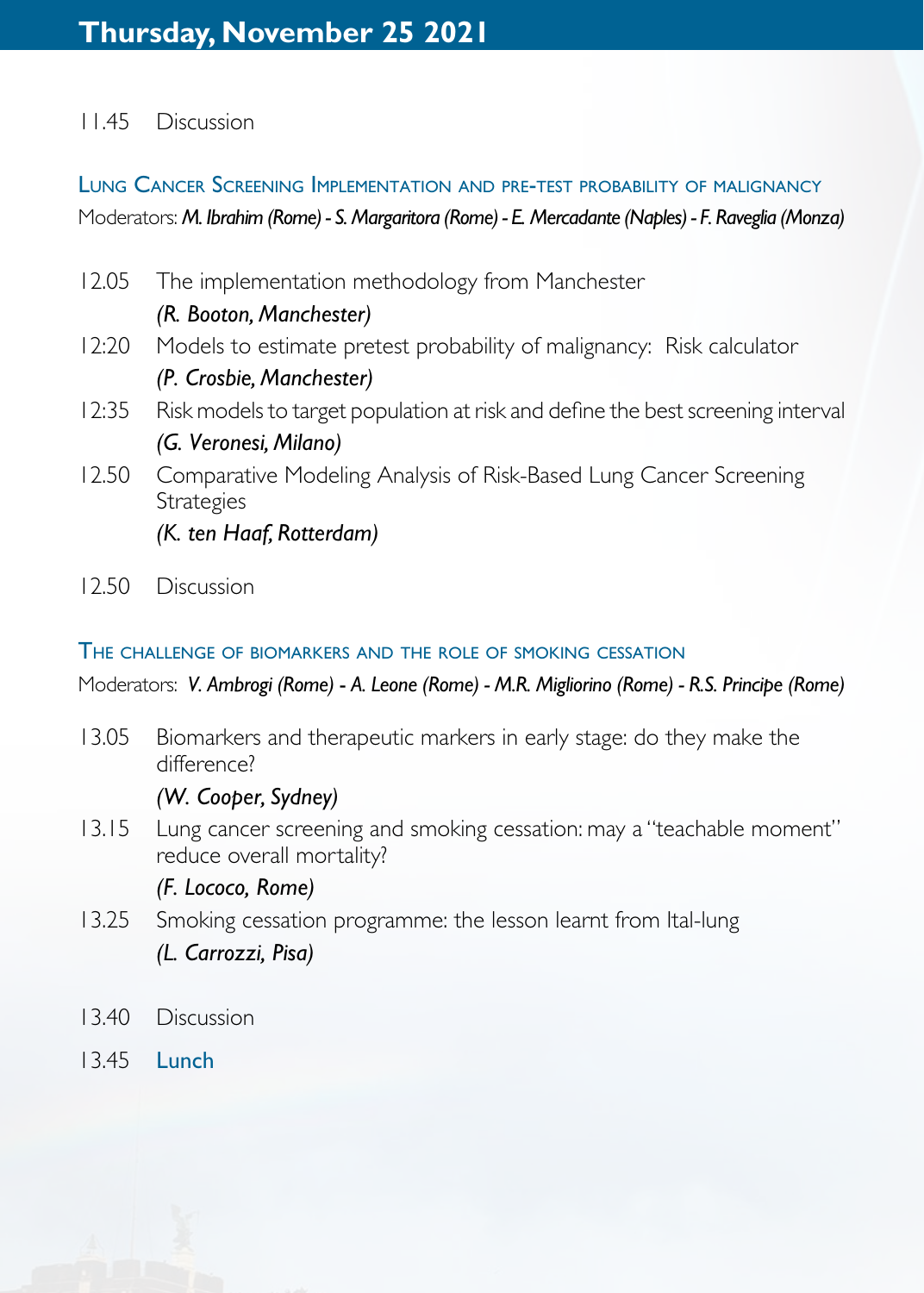# **Thursday, November 25 2021**

#### PREOPERATIVE TECHNIQUES FOR PULMONARY NODES LOCALIZATION

Moderators: *R. Cianni (Rome) - M. Cortale (Trieste) - G. Galluccio (Rome) - E. Ruffini (Torino)*

- 15.05 Conventional techniques *(M. Jimenez, Salamanca)*
- 15.20 The hybrid operating room in modern thoracic surgery *(E. Roessner, Meinz)*
- 15.35 Electro Magnetic Navigation Bronchoscopy *(K. Lau, London)*
- 15.50 Q&A Discussion

#### IASLC' s president-elect honorary lecture

Moderator: *G. Cardillo*

- 16.05 Subsolid lesions: at the border of two worlds *(P. van Schil, Antwerp)*
- 16.35 Coffee Break

#### Management of screening detected subsolid nodules

Moderators: *F. Melfi (Pisa) - M. Refai (Ancona) - E. Rendina (Rome) - M. Torre (Milano)*

- 16.50 Segmentectomy for early stage lung cancers -the Shanghai Chest Hospital perspectives *(V. Fang, Shangai)*
- 17.05 Implementing VATS segmentectomy in early stage NSCLC *(R. Petersen, Copenhagen)*
- 17.20 Is there a space for Radiotherapy in early stage? Pro vs Con Radiotherapist' view *(D. Owen, Rochester)* vs Surgeon's view *(M. Infante, Verona)*
- 17.50 Discussion
- 18.05 Take home message *(G. Cardillo)*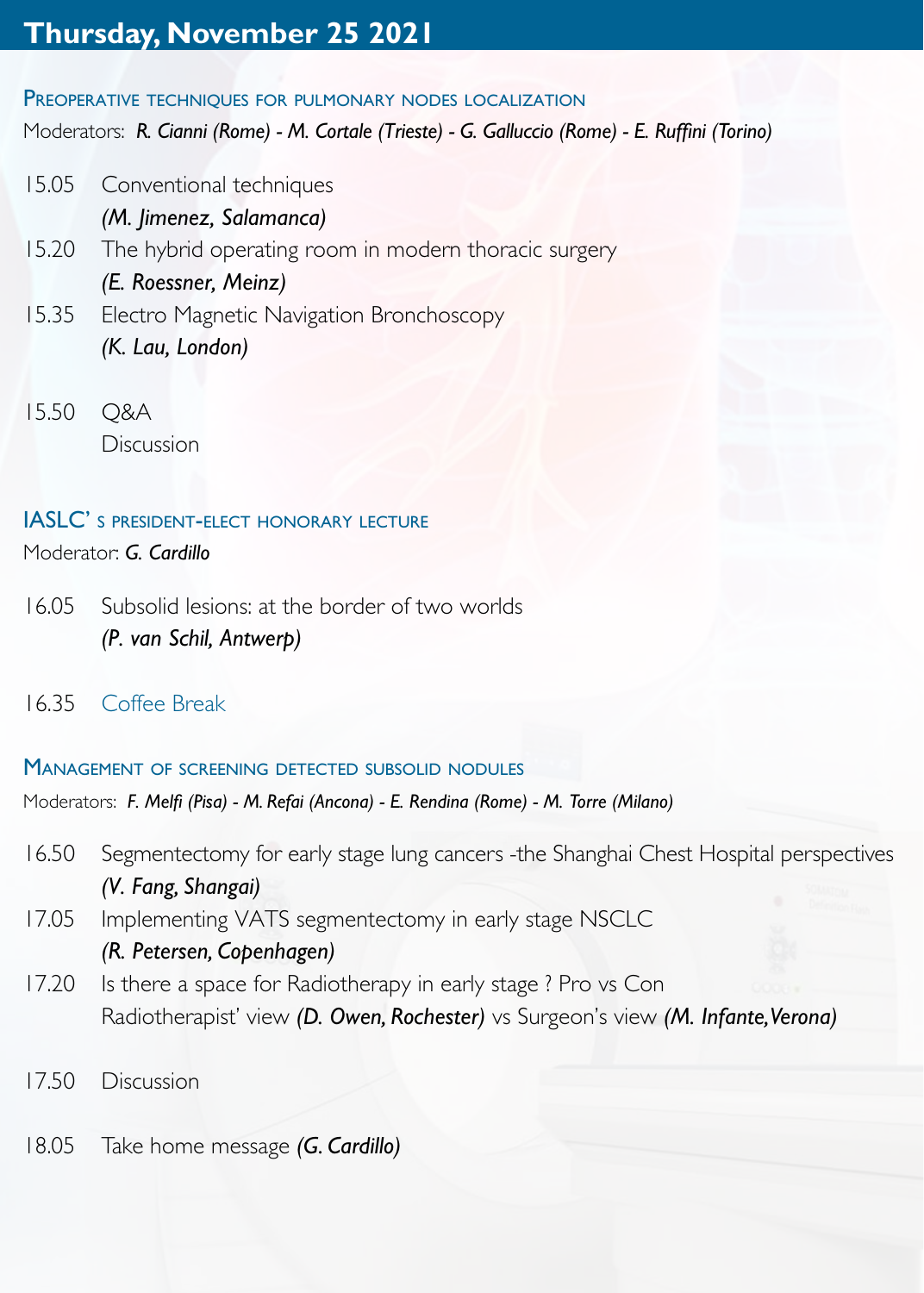# **Faculty Faculty**

AMBROGI VINCENZO (Rome), Prof. Associato Chir. Toracica Università Tor Vergata Roma, Rome, Italy BENVENUTI MAURO (Brescia), Direttore U.O.C. Chir. Toracica, Ospedali Riuniti Brescia, Brescia, Italy BOOTON RICHARD (Manchester), University Hosp. of South Manchester NHS Foundation, Manchester, UK CARROZZI LAURA (Pisa), Prof. Ordinario, Direttore Pneumologia Az. Osp. Universitaria Pisana, Pisa, Italy CATERINO MAURO (Rome), radiologia Istituti Nazionale Tumori, Rome, Italy CHI-FU YANG JEFFREY (Boston),Thoracic surgeon at Massachusetts General Hospital , Boston, USA CIANNI ROBERTO (Rome), Direttore Radiologia Interventistica, Az. Osp. San Camillo Forlanini, Rome, Italy COOPER WENDY (Sydney), Pathology, Royal Prince Alfred Hospital, Sydney, Australia CORTALE MAURIZIO (Trieste), Direttore U.O.C. Chirurgia Toracica, Trieste CRISCI ROBERTO (L'Aquila), Prof. Ordinario Chirurgia Toracica, Univ. L'Aquila, Italy CROSBIE PHIL (Manchester), Academic Respiratory Physician University of Manchester UK DONATO VITTORIO (Rome), Direttore Dipartimento Oncologia, Az. Osp. San Camillo Forlanini, Rome, Italy FACCIOLO FRANCESCO (Rome), Dir. U.O.C. Chir. Tor. , Istituto Regina Elena IFO, Rome, Italy FANG VINCENT (Shangai), Chief of Thoracic Surgery, Shangai Chest Hospital, China GALLUCCIO GIOVANNI (Rome), Direttore U.O.C. Pneumologia , Az. Osp. San Camillo Forlanini, Rome, Italy IBRAHIM MOHSEN (Rome), Prof. Ordinario Chirurgia Toracica, Universita' La Sapienza, S. Andrea, Rome, Italy INFANTE MAURIZIO (Verona), Direttore U.O.C. Chir. Toracica , Az. Ospedaliera Integrata Verona, Verona, Italy JIMENEZ MARCELO (Salamanca), Professor of Surgery and Chief of Thoracic Surgery , Salamanca University Hospital, Spain LAM STEPHEN (Vancouver), Professor of Medicine at the University of British Columbia, Vancouver, Canada LAU KELVIN (London), Consultant Thoracic Surgeon, St Bartholomew's Hospital, London, UK LEONE ALVARO (Rome), Dirigente biologo, Az. Osp. San Camillo Forlanini, Rome, Italy LOCOCO FILIPPO (Rome), Prof. Associato Chir. Toracica, Univ. Cattolica S. Cuore, Rome, Italy MARGARITORA STEFANO (Rome), Prof. Ordinario Univ. Cattolica S. Cuore, Dir. Chir. Torac. Pol. Gemelli, Rome, Italy MARULLI GIUSEPPE (Bari), Prof. Ordinario Chir. Toracica, Università Bari, Bari, Italy MELFI FRANCA (Pisa), Prof Associato, Direttore Centro Multipsecialistico Chir. Mini-invasiva e Robotica, Az. Osp. Univ. Pisana, Pisa, Italy MERCADANTE EDOARDO (Naples), Direttore U.O.C. Chir. Toracica, IRCS Pascale, Naples, Italy MIGLIORINO MARIA RITA (Rome), Direttore U.O.S.D. Oncopneumologia, Az. Osp. San Camillo Forlanini, Rome, Italy NAIR ARIUN (London), Dept of Radiology, University College London Hospital NHS Foundation Trust, London, UK OUDKERK MATTHIJS (Groningen), Professor of Radiology University of Groningen, Groningen, Holland OWEN DAWN, Ass. Professor, Radiation Oncology, Mayo Clinic Foundation, Rochester, USA PASSIGLIA FRANCESCO (Torino), Dipartimento Oncologia, Universita' Turin, Italy PASTORINO UGO (Milan), Direttore Chir. Toracica Istituto Nazionale Tumori, Milan, Italy PETERSEN RENE (Copenhagen), Professor of Thoracic Surgery, Copenhagen University Hospital, Copenhagen, Denmark PRINCIPE ROSA STELLA (Rome), Center for Tobacco prevention and therapy, Az. Osp. San Camillo Forlanini, Rome, Italy RAVEGLIA FEDERICO (Monza), Chirurgia Toracica, Ospedale Monza, Italy REFAI MAJED (Ancona), Direttore U.O.C. Chir Toracica, Ospedale Le Torrette Ancona, Ancona, Italy RENDINA ERINO ANGELO (Rome), Prof. Ordinario, Univ. Sapienza Rome, Direttore Chir. Toracica Osp. S. Andrea, Rome, Italy ROESSNER ERIC (Meinz), Head of Thoracic Surgery , University Hospital Mainz, Germany RUFFINI ENRICO (Torino), Prof. Ordinario Chir. Toracica, Università degli Studi di Torino, Torino, Italy SHEN YAN (Shangai), Dept. Of Radiology, Shangai Chest Hospital, Shangai SIHOE ALAN (Hong Kong), Honorary Consultant in Cardiothoracic Surgery, Gleneagles Hospital, Hong Kong SILVA MARIO (Parma), Associate Professor of Radiology, University of Parma, Parma, Italy SOLLI PIERGIORGIO (Bologna), Direttore U.O.C. Chir. Toracica Osp. Maggiore, Bologna, Italy SOLLITTO FRANCESCO (Foggia), Prof. Ordinario Chir. Toracica, Università degli Studi di Foggia, Foggia, Italy TEN HAAF KEVIN (Rotterdam), department of Public Health at Erasmus MC in Rotterdam, Holland TORRE MASSIMO (Milan), Direttore U.O.C. Chir. Toracica Osp Niguarda Milano, Milan, Italy VAN SCHIL PAUL (Antwerp), Dept of Thoracic and Vascular Surgery, University Hospital Antwerp, Antwerp, Belgium VERONESI GIULIA (Milan), Prof. Associato Univ. S. Raffaele, Dir. Chir. Torac. Robotica Osp S. Raffaele, Milan, Italy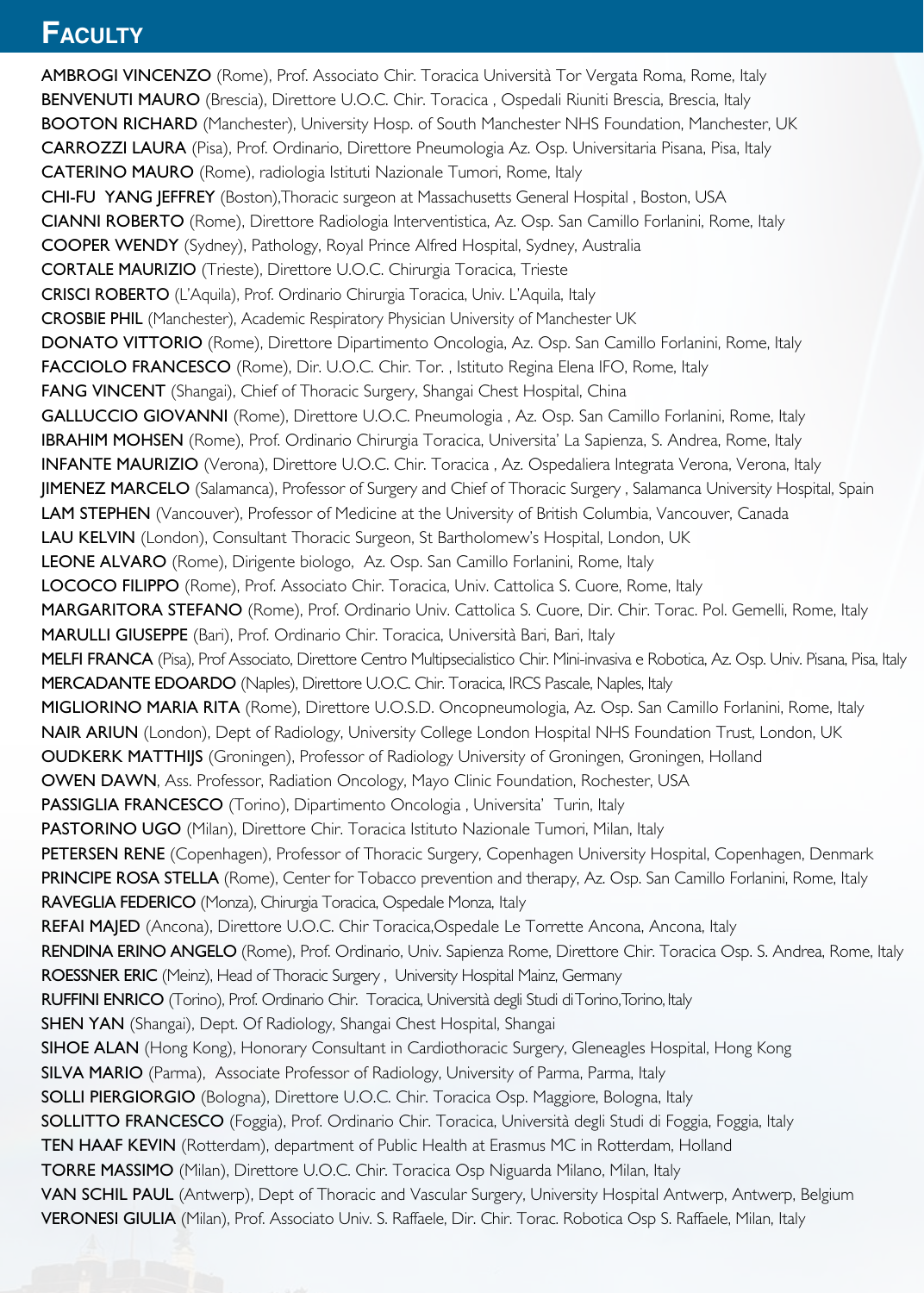# **Scientific Committee**

CIANNI ROBERTO (Rome), Direttore Radiologia Interventistica, Az. Osp. San Camillo Forlanini, Rome, Italy CIPRANI FABRIZIO (Rome), Direttore Centrale di Sanità, Ministero dell'Interno, Rome, Italy CORTESE ANDREA (Rome), Direttore Radiologia, Az. Osp. San Camillo Forlanini, Rome, Italy DONATO VITTORIO (Rome), Direttore Dipartimento Oncologia, Az. Osp. San Camillo Forlanini, Rome, Italy GALLUCCIO GIOVANNI (Rome), Direttore U.O.C. Pneumologia , Az. Osp. San Camillo Forlanini, Rome, Italy GARUFI CARLO (Rome), Direttore U.O.C. Oncologia, Az. Osp. San Camillo Forlanini, Rome, Italy GAMUCCI TERESA, Direttore U.O.C. Oncologia medica, ASL RM2, Rome, Italy GRAMMATICO PAOLA (Rome), Prof. Ordinario Genetica, Univ. Sapienza Rome, Italy GRILLO ROSA LUCIA (Rome), Direttore U.O.C. Anatomia Patologica, Az. Osp. San Camillo Forlanini, Rome, Italy MANGIALARDI NICOLA (Rome), Direttore U.O.C. Chirurgia Vascolare, Az. Osp. San Camillo Forlanini, Rome, Italy MARINI PIERLUIGI (Rome), Direttore Dipartimento DEA, Az. Osp. San Camillo Forlanini, Rome, Italy MIGLIORINO MARIA RITA (Rome), Direttore U.O.S.D. Oncopneumologia, Az. Osp. San Camillo Forlanini, Rome, Italy MUSUMECI FRANCESCO (Rome), Direttore Dipartimento CardioToraco Vascolare, AZ. Osp. San Camillo Forlanini, Rome, Italy SARNI ANTONELLA, Direttore U.O.S.D. Pneumologia, Ospedale Latina, Italy ZAPPA MARIA CRISTINA, Direttore U.O.C. Pneumologia, ASL RM2, Rome, Italy

# **Registration**

# **REGISTRATION PROCEDURES**

#### ON SITE

Participation will be reserved for the first 50 Surgeons The registration form will be available soon online on the CEC website

#### **ONLINE**

Registration is free of charge and it will be required to fill in the form on CEC website

#### **[CLICK HERE TO REGISTER](https://cecongressi.it/eventi/early-stage-lung-cancer-a-road-to-a-cure-25-novembre-2021/)**

#### **REGISTRATION FEE**

 $\epsilon$  150.00 incl. VAT Residents: free of charge Beyond the date of 2 November 2021 the registration fees, in case of absence, can no longer be refunded Bank transfer in favour of: CEC Comunicazione Eventi Congressi Srl c/c n. 4385X11 - ABI: 05696 - CAB: 03210 - CIN: J Banca Popolare di Sondrio Ag. 10

Eur Laurentina IBAN IT83J05696032 10000004385X1

#### **ATTENDACE CERTIFICATE**

Regularly enrolled participants will be entitled to the certificate of participation that will be available to download on the CEC website in your log-in area